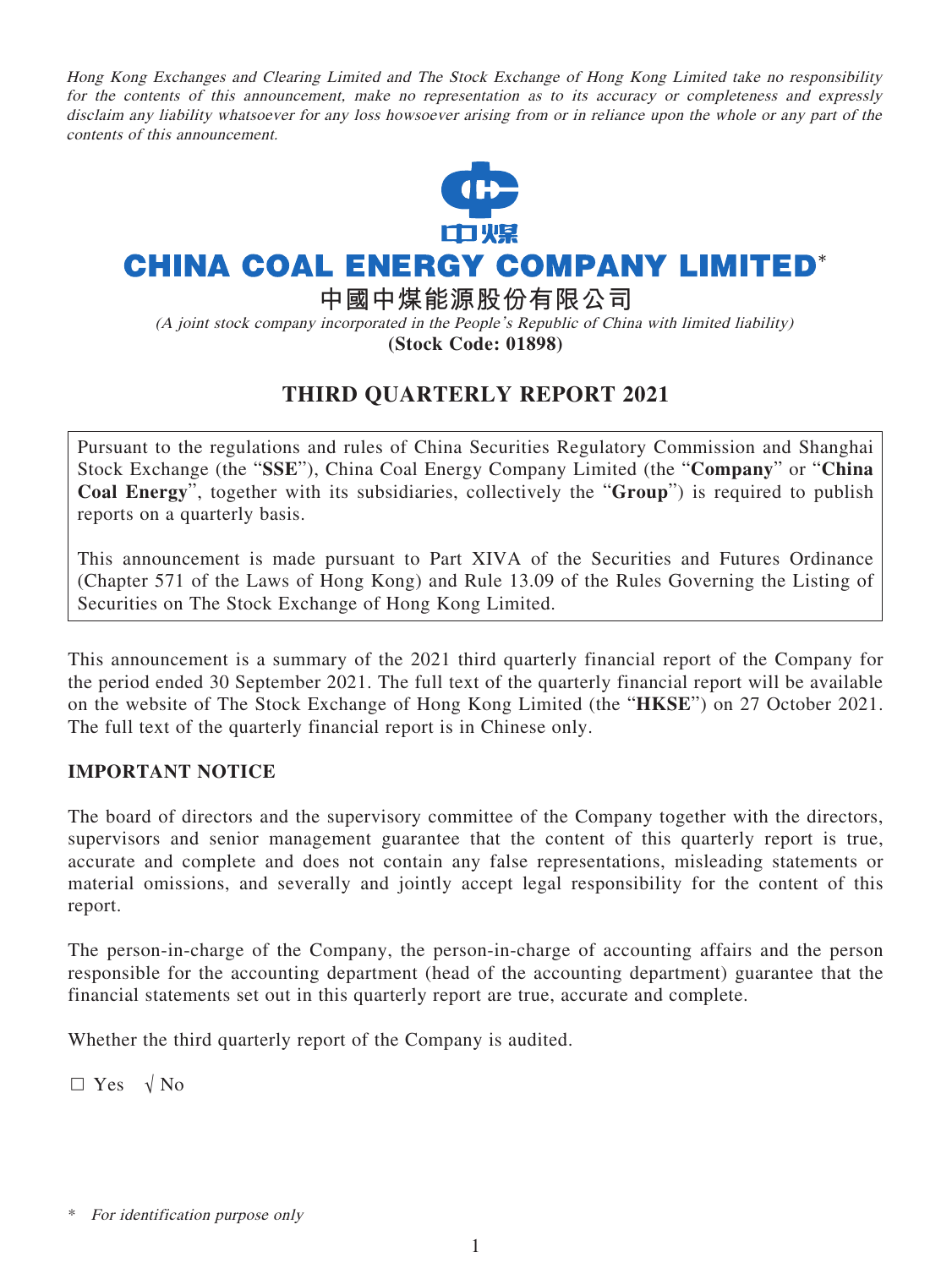### **I. MAJOR FINANCIAL DATA**

## **(I) Major Accounting Data and Financial Indicators**

Unit: RMB' 000

| <b>Items</b>                                                                                                  | The reporting<br>period | Increase/decrease<br>at the reporting<br>period as<br>compared to the<br>corresponding<br>period of the<br>previous year<br>$(\%)$ | From the<br>beginning of the<br>year to the end<br>of the reporting<br>period | Increase/decrease<br>from the<br>beginning of the<br>year to the end<br>of the reporting<br>period as<br>compared to the<br>corresponding<br>period of the<br>previous year<br>$(\%)$ |
|---------------------------------------------------------------------------------------------------------------|-------------------------|------------------------------------------------------------------------------------------------------------------------------------|-------------------------------------------------------------------------------|---------------------------------------------------------------------------------------------------------------------------------------------------------------------------------------|
| Operational revenue                                                                                           | 63,018,918              | 62.2                                                                                                                               | 161,738,815                                                                   | 61.3                                                                                                                                                                                  |
| Net profit attributable to<br>shareholders of<br>the listed company                                           | 4,269,965               | 131.5                                                                                                                              | 11,855,946                                                                    | 185.4                                                                                                                                                                                 |
| Net profit attributable to<br>shareholders of the listed<br>company net of<br>nonrecurring<br>gains or losses | 4,254,044               | 135.3                                                                                                                              | 11,793,529                                                                    | 193.2                                                                                                                                                                                 |
| Net cash flows generated<br>from operating activities                                                         | 11,802,831              | 14.8                                                                                                                               | 32,213,327                                                                    | 65.6                                                                                                                                                                                  |
| Basic earnings per share<br>(RMB per share)                                                                   | 0.32                    | 128.6                                                                                                                              | 0.89                                                                          | 187.1                                                                                                                                                                                 |
| Diluted earnings per share<br>(RMB per share)                                                                 | 0.32                    | 128.6                                                                                                                              | 0.89                                                                          | 187.1                                                                                                                                                                                 |
| Weighted average return on<br>net assets $(\% )$                                                              | 3.88                    | Increased by 2.02<br>percentage points                                                                                             | 11.12                                                                         | Increased by 6.90<br>percentage points                                                                                                                                                |
|                                                                                                               | As at the end of        |                                                                                                                                    |                                                                               | Increase/decrease<br>at the end of the<br>reporting period<br>as compared to<br>the end of the                                                                                        |
|                                                                                                               | the reporting           |                                                                                                                                    | As at the end of                                                              | previous year                                                                                                                                                                         |
| Total assets                                                                                                  | period<br>314,053,483   |                                                                                                                                    | the previous year<br>281,686,377                                              | $(\%)$<br>11.5                                                                                                                                                                        |
| Owners' equity<br>attributable to<br>shareholders<br>of the listed company                                    | 112,359,247             |                                                                                                                                    | 100,857,446                                                                   | 11.4                                                                                                                                                                                  |

Note: "The reporting period" refers to the three-month period from the beginning of the quarter to the end of the quarter, the same below.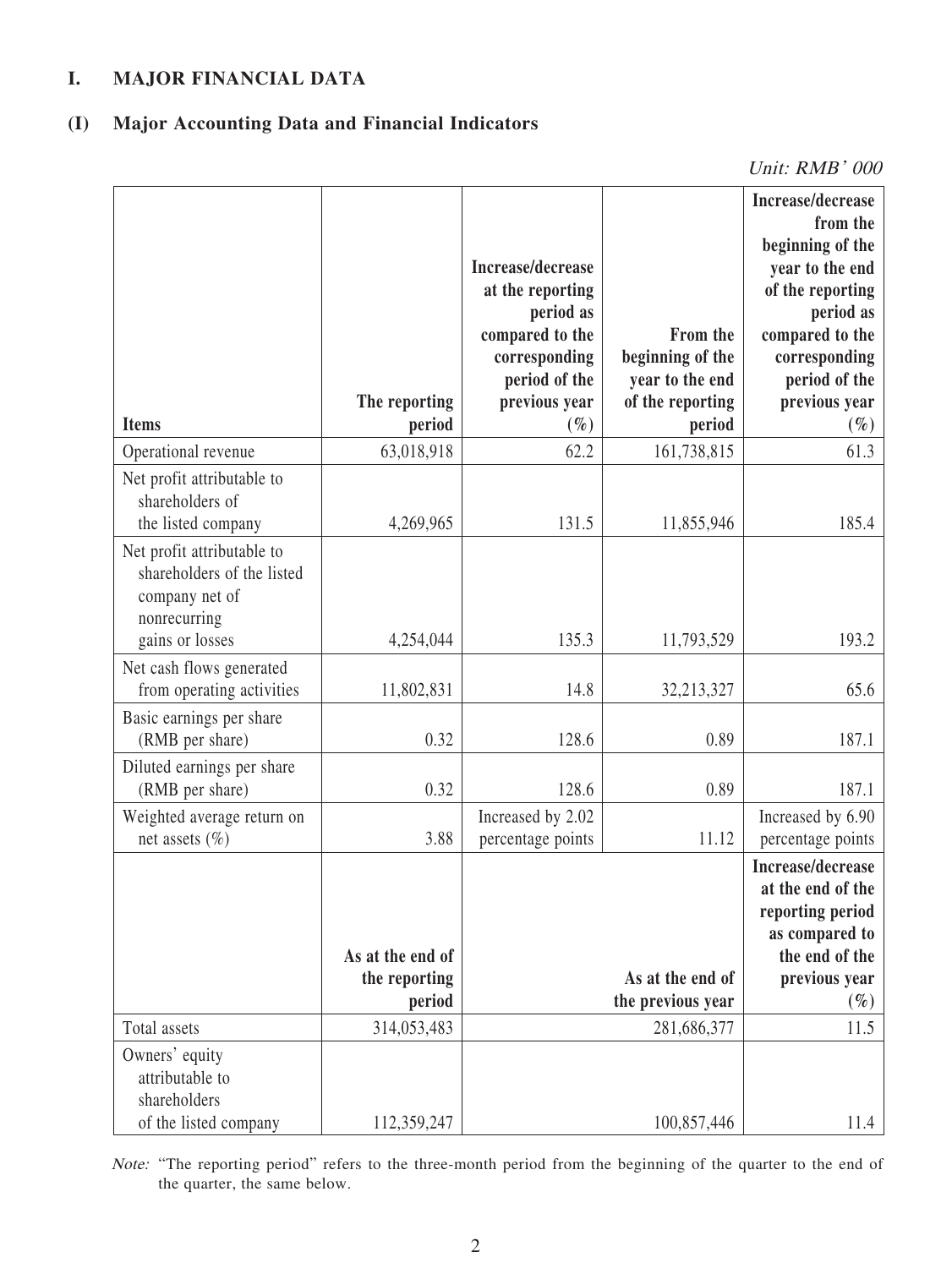| <b>Items</b>                                                                                                                                                                                                                                                             | Amount for the<br>reporting period | <b>Amount for the</b><br>period from<br>the beginning<br>of the year<br>to the end of<br>the reporting<br>period | <b>Explanations</b> |
|--------------------------------------------------------------------------------------------------------------------------------------------------------------------------------------------------------------------------------------------------------------------------|------------------------------------|------------------------------------------------------------------------------------------------------------------|---------------------|
|                                                                                                                                                                                                                                                                          |                                    |                                                                                                                  |                     |
| Profit or loss on disposal of non-current<br>assets (Including the portion offset with the<br>provision for impairment of assets)                                                                                                                                        | 1,820                              | $-17,748$                                                                                                        |                     |
| Government grants included in profit or loss for the<br>current period, excluding those closely related<br>to the Company's ordinary business and granted<br>on an ongoing basis in fixed amount or volume<br>according to certain principles under national<br>policies | 72,513                             | 151,859                                                                                                          |                     |
| Capital occupancy fees from non-financial<br>companies included in profit or loss for the                                                                                                                                                                                |                                    |                                                                                                                  |                     |
| current period                                                                                                                                                                                                                                                           | 7,587                              | 22,513                                                                                                           |                     |
| Gain or loss from external entrusted loans                                                                                                                                                                                                                               | 51                                 | 151                                                                                                              |                     |
| Other non-operating income and expenses apart<br>from the foregoing                                                                                                                                                                                                      | $-66,691$                          | $-67,110$                                                                                                        |                     |
| Less: Effect of income tax                                                                                                                                                                                                                                               | 6,253                              | 27,465                                                                                                           |                     |
| Impact on minority shareholders' interests<br>(after tax)                                                                                                                                                                                                                | $-6,894$                           | $-217$                                                                                                           |                     |
| Total                                                                                                                                                                                                                                                                    | 15,921                             | 62,417                                                                                                           |                     |

Explanation for determination of the non-recurring profit or loss items defined in the Explanatory Announcement No.1 on Information Disclosure for Companies Offering Their Securities to the Public-Extraordinary Profit and Loss as recurring items is as below:

 $\Box$  Applicable  $\sqrt{\ }$  Not applicable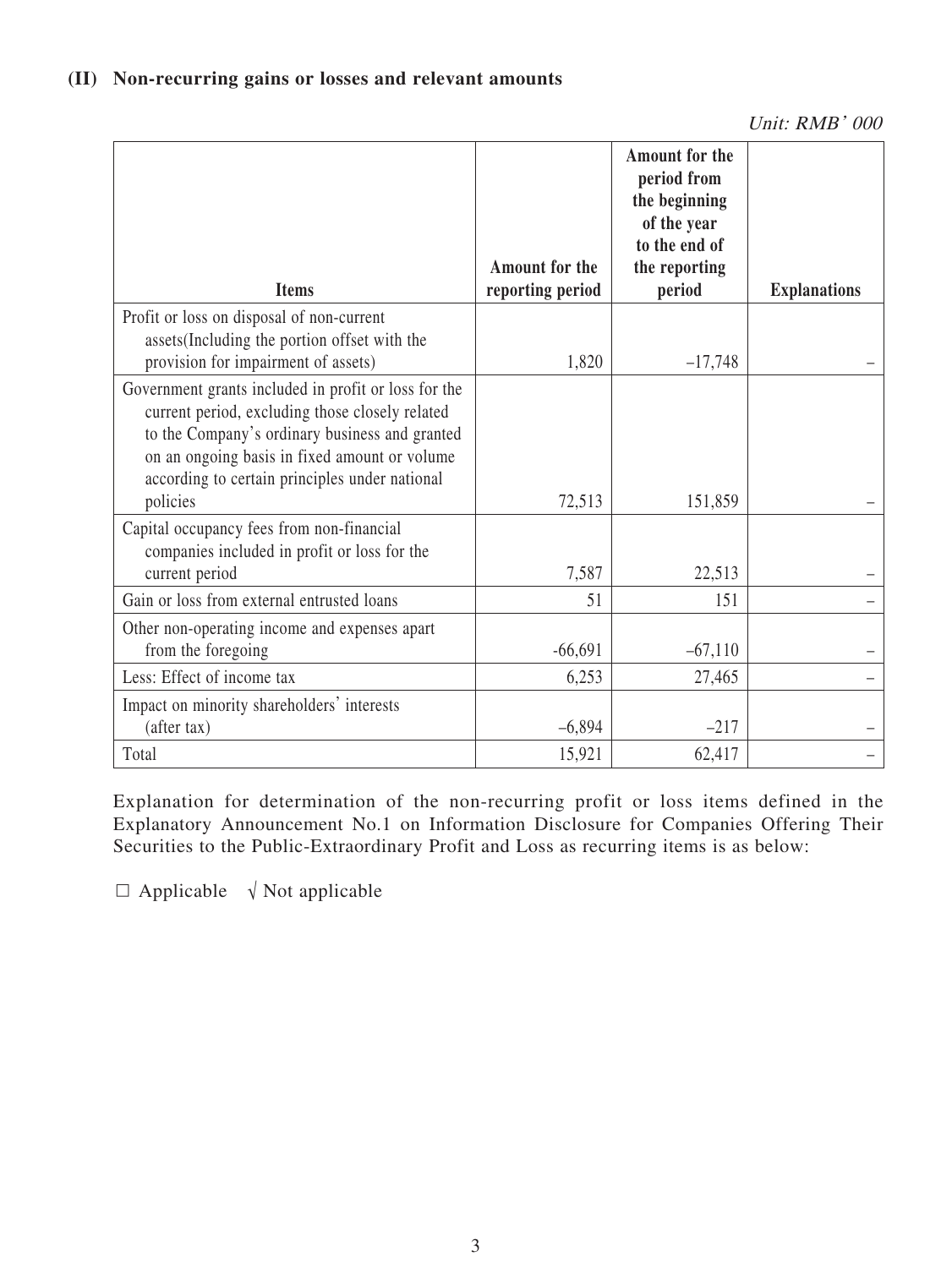## **(III) Major production and operational data**

Unit: RMB

|     | <b>Items</b>                                       | Unit           | January to<br>September<br>2021 | <b>January</b> to<br>September<br>2020 | Percentage<br>change<br>$(\%)$ |
|-----|----------------------------------------------------|----------------|---------------------------------|----------------------------------------|--------------------------------|
| I.  | Coal operations                                    |                |                                 |                                        |                                |
|     | 1. Production volume of commercial coal            | 10,000 tonnes  | 8,298                           | 8,267                                  | 0.4                            |
|     | Of which: Thermal coal                             | 10,000 tonnes  | 7,473                           | 7,390                                  | 1.1                            |
|     | Coking coal                                        | 10,000 tonnes  | 825                             | 877                                    | $-5.9$                         |
|     | 2. Sales volume of commercial coal                 | 10,000 tonnes  | 22,189                          | 19,023                                 | 16.6                           |
|     | Sales volume of self produced coal<br>(1)          | 10,000 tonnes  | 8,247                           | 8,333                                  | $-1.0$                         |
|     | Of which: external sales volume                    | 10,000 tonnes  | 7,723                           | 7,923                                  | $-2.5$                         |
|     | Sales volume of proprietary coal<br>(2)<br>trading | 10,000 tonnes  | 13,263                          | 10,592                                 | 25.2                           |
|     | Of which: external sales volume                    | 10,000 tonnes  | 12,454                          | 10,071                                 | 23.7                           |
|     | Agency sales of coal<br>(3)                        | 10,000 tonnes  | 679                             | 98                                     | 592.9                          |
| II. | Coal chemical operations                           |                |                                 |                                        |                                |
|     | Polyolefin<br>(I)                                  |                |                                 |                                        |                                |
|     | Polyethylene production volume<br>1.               | 10,000 tonnes  | 55.6                            | 55.3                                   | 0.5                            |
|     | Sales volume                                       | 10,000 tonnes  | 54.5                            | 54.6                                   | $-0.2$                         |
|     | 2.<br>Polypropylene production volume              | 10,000 tonnes  | 54.3                            | 53.5                                   | 1.5                            |
|     | Sales volume                                       | 10,000 tonnes  | 54.6                            | 54.4                                   | 0.4                            |
|     | (II) Urea                                          |                |                                 |                                        |                                |
|     | Production volume<br>1.                            | 10,000 tonnes  | 153.2                           | 133.6                                  | 14.7                           |
|     | 2.<br>Sales volume                                 | 10,000 tonnes  | 170.0                           | 156.6                                  | 8.6                            |
|     | (III) Methanol                                     |                |                                 |                                        |                                |
|     | Production volume<br>1.                            | 10,000 tonnes  | 77.5                            | 48.6                                   | 59.5                           |
|     | 2.<br>Sales volume                                 | 10,000 tonnes  | 77.8                            | 44.8                                   | 73.7                           |
|     | Of which: external sales volume                    | 10,000 tonnes  | 32.8                            | 0.1                                    | 32,700.0                       |
|     | III. Coal mining equipment operations              |                |                                 |                                        |                                |
|     | 1. Output value of coal mining equipment           | RMB100 million | 70.3                            | 67.6                                   | 4.0                            |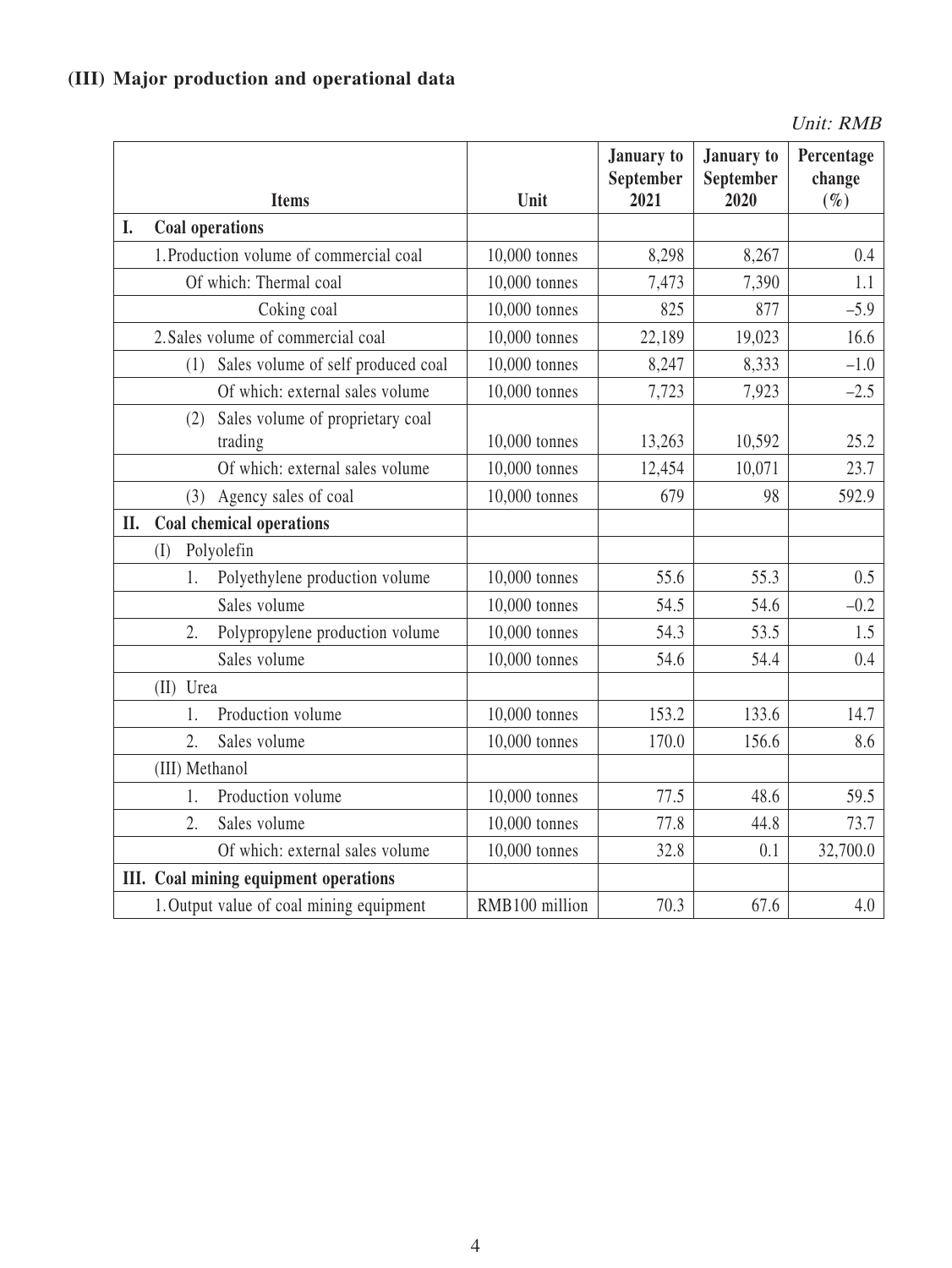**(IV) Major differences arising from the adoption of different accounting standards in preparing the financial statements**

|  | Unit: RMB' 000 |  |
|--|----------------|--|
|--|----------------|--|

|                                                                                                | Net profit attributable to<br>shareholders of the listed<br>company |           | Net assets attributable to<br>shareholders of the listed<br>company |                                     |  |
|------------------------------------------------------------------------------------------------|---------------------------------------------------------------------|-----------|---------------------------------------------------------------------|-------------------------------------|--|
| <b>January to</b><br><b>January</b> to<br><b>September</b><br><b>September</b><br>2021<br>2020 |                                                                     |           | As at $30$<br><b>September</b><br>2021                              | As at 31<br><b>December</b><br>2020 |  |
| According to PRC GAAP                                                                          | 11,855,946                                                          | 4,154,393 | 112,359,247                                                         | 100,857,446                         |  |
| Items and amounts adjusted according to IAS:                                                   |                                                                     |           |                                                                     |                                     |  |
| Adjustment to special<br>(a)<br>funds and deferred tax of<br>the coal industry                 | 1,333,468                                                           | 166,314   | $-37,492$                                                           | $-20,446$                           |  |
| Adjustment to floating<br>(b)<br>of non-tradable shares<br>under equity split                  |                                                                     |           | $-155,259$                                                          | $-155,259$                          |  |
| Adjustment to<br>(c)<br>government grants                                                      | 2,783                                                               | 2,783     | $-19,477$                                                           | $-22,260$                           |  |
| According to IAS                                                                               | 13, 192, 197                                                        | 4,323,490 | 112,147,019                                                         | 100,659,481                         |  |

Explanations on major reconciliations are as follows:

- (a) Adjustment to special reserves and relevant deferred tax: special reserves comprise maintenance fee, safety fund, coal mine transformation fund, mining environmental restoration security deposit and sustainable development reserve. Under PRC GAAP, the Company should make provisions for the special reserves which will be accounted as the production cost and contributions made to the special reserves of equity attributable to shareholders. Non-capital expenditure incurred should be directly offset against special reserves upon incurrence, while capital expenditure incurred should be recorded as fixed assets upon completion, and offset against special reserves based on the cost of the fixed assets with accumulated depreciation fully recognised. After that, no subsequent provisions for depreciation would be made to the relevant fixed assets. Under IFRS, provisions made for the special reserves should be recorded as retained earnings provision while the relevant expenditures are recognised upon incurrence and the special reserves are accordingly transferred to retained earnings.
- (b) Under PRC GAAP, the consideration paid by holders of non-tradable shares to holders of tradable shares in accordance with the reform proposal of equity split should be recorded as long-term equity investments in the balance sheet. Under IFRS, such consideration shall be recorded as interests of minority shareholders directly deducted from the equity attributable to shareholders.
- (c) Under PRC GAAP, subsidies considered as capital investment by the government should be recorded in "capital reserve". Under IFRS, the subsidies mentioned above shall be treated as government grants.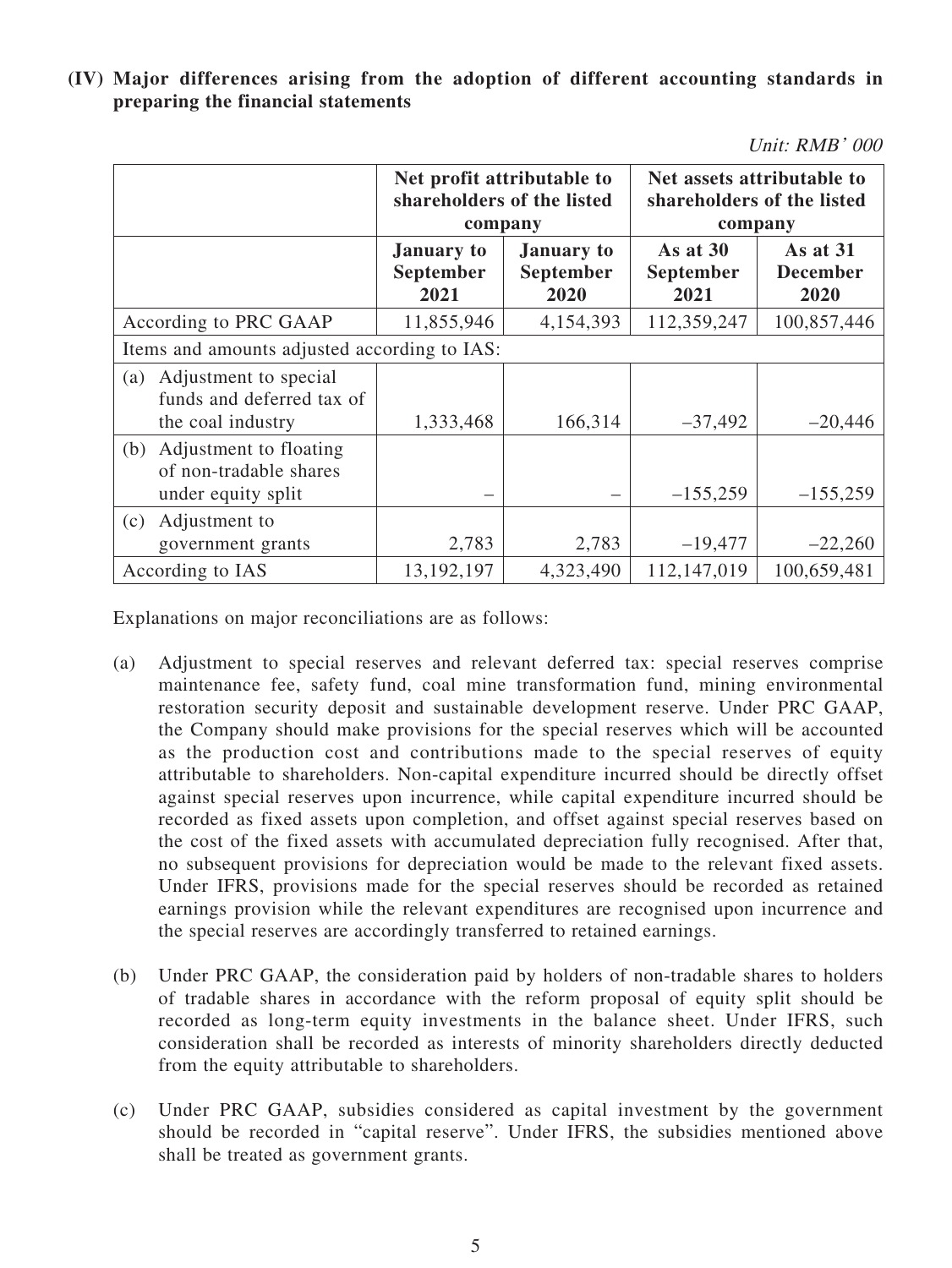# **(V) Changes of the major accounting data and financial indicators and the reasons thereof**

 $\sqrt{\text{Applied}} = \square$  Not applicable

| <b>Items</b>                                                                                                                        | Percentage<br>change $(\% )$ | <b>Major reasons</b>                                                                                                                                                                                                                                                                                                                                                                                                                                                                                       |
|-------------------------------------------------------------------------------------------------------------------------------------|------------------------------|------------------------------------------------------------------------------------------------------------------------------------------------------------------------------------------------------------------------------------------------------------------------------------------------------------------------------------------------------------------------------------------------------------------------------------------------------------------------------------------------------------|
| Operating revenue-reporting<br>period                                                                                               | 62.2                         | Mainly due to the significant increase in<br>market prices of commercial coal and<br>coal chemical products, as well as the<br>expansion in sales scale of coal, resulting<br>in a year on year increase of operating<br>revenue of the Company.                                                                                                                                                                                                                                                           |
| Operating revenue-from<br>beginning of the year to<br>end of the reporting period                                                   | 61.3                         | Mainly due to the significant increase in<br>market prices of commercial coal and<br>coal chemical products, as well as the<br>expansion in sales scale of coal, resulting<br>in a year on year increase of operating<br>revenue of the Company.                                                                                                                                                                                                                                                           |
| Net profit attributable to<br>shareholders of the listed<br>company-reporting period                                                | 131.5                        | Mainly due to the combined effects of<br>the significant increase in sales prices<br>of products, efforts of the Company in<br>increase production and sales to ensure<br>energy supply, scientific management<br>of costs, increase in investment gain<br>recognised in investee companies, and<br>increase in the provision of the assets<br>impairment loss, resulting in a significant<br>year on year increase in the Company's<br>net profit attributable to shareholders of<br>the listed company.  |
| Net profit attributable to<br>shareholders of the listed<br>company net of<br>nonrecurring gains or<br>losses-reporting period      | 135.3                        | Mainly due to the combined effects of the<br>year on year increase in the Company's<br>net profit attributable to shareholders of<br>the listed company and the year on year<br>decrease in the nonrecurring gains.                                                                                                                                                                                                                                                                                        |
| Net profit attributable to<br>shareholders of the listed<br>company-from beginning<br>of the year to end of the<br>reporting period | 185.4                        | Mainly due to the combined effects of<br>the significant increase in sales prices<br>of products, the Company's efforts in<br>increasing production and sales to ensure<br>energy supply, scientific management<br>of costs, increase in investment gain<br>recognised in investee companies, and<br>increase in the provision of the assets<br>impairment loss, resulting in a significant<br>year on year increase in the Company's<br>net profit attributable to shareholders of<br>the listed company. |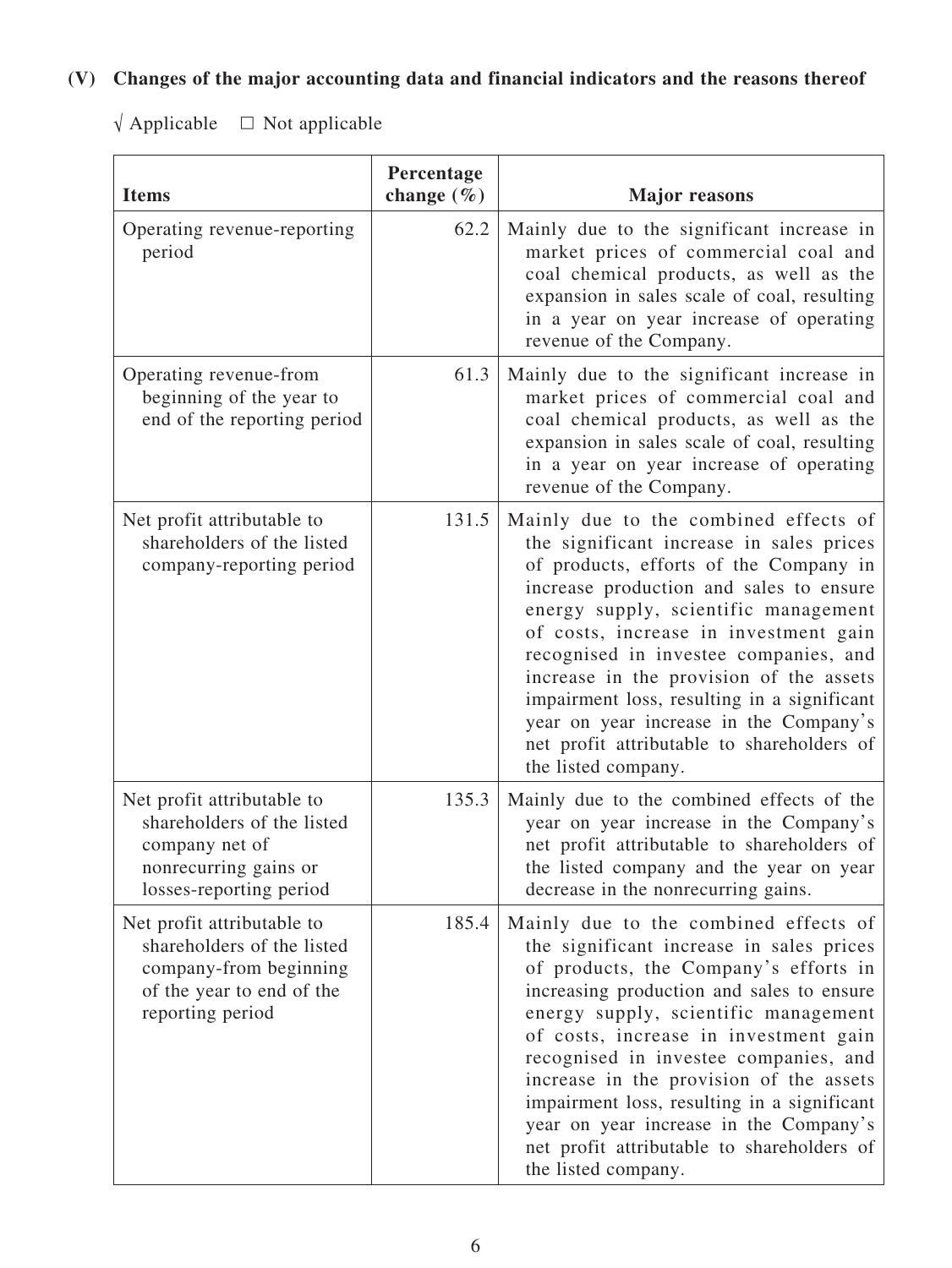| <b>Items</b>                                                                                                                                                                  | Percentage<br>change $(\% )$                 | <b>Major</b> reasons                                                                                                                                                                                                                                                                                                                                                                                       |
|-------------------------------------------------------------------------------------------------------------------------------------------------------------------------------|----------------------------------------------|------------------------------------------------------------------------------------------------------------------------------------------------------------------------------------------------------------------------------------------------------------------------------------------------------------------------------------------------------------------------------------------------------------|
| Net profit attributable to<br>shareholders of the listed<br>company net of<br>nonrecurring gains or<br>losses-from beginning<br>of the year to end of the<br>reporting period | 193.2                                        | Mainly due to the combined effects of the<br>year on year increase in the Company's<br>net profit attributable to shareholders of<br>the listed company and the year on year<br>decrease in the nonrecurring gains.                                                                                                                                                                                        |
| Net cash flows generated<br>from operating activities-<br>from beginning of the year<br>to end of the reporting<br>period                                                     | 65.6                                         | Mainly due to the growth of the operating<br>results of the Company, the further<br>enhanced lean management of funds to<br>reduce the occupation of working capital,<br>as well as the increase of the deposits<br>derived from members other than China<br>Coal Energy by China Coal Finance Co.,<br>Ltd. enabling the Company to maintain<br>its strong capability to generate cash from<br>operations. |
| Basic earnings per share<br>(RMB per share)<br>-reporting period                                                                                                              | 128.6                                        | Mainly due to the significant year on year<br>increase in the Company's net profit<br>attributable to shareholders of the listed<br>company.                                                                                                                                                                                                                                                               |
| Diluted earnings per share<br>(RMB per share)<br>-reporting period                                                                                                            | 128.6                                        | The same as above.                                                                                                                                                                                                                                                                                                                                                                                         |
| Basic earnings per share<br>$(RMB \text{ per share}) - from$<br>beginning of the year to<br>end of the reporting period                                                       | 187.1                                        | Mainly due to the significant year on year<br>increase in the Company's net profit<br>attributable to shareholders of the listed<br>company.                                                                                                                                                                                                                                                               |
| Diluted earnings per share<br>$(RMB \text{ per share}) - from$<br>beginning of the year to<br>end of the reporting period                                                     | 187.1                                        | The same as above.                                                                                                                                                                                                                                                                                                                                                                                         |
| Weighted average return on<br>net assets $(\%)$ – reporting<br>period                                                                                                         | Increased<br>by 2.02<br>percentage<br>points | Mainly due to the significant year on year<br>increase in the Company's net profit<br>attributable to shareholders of the listed<br>company.                                                                                                                                                                                                                                                               |
| Weighted average return<br>on net assets $(\% )$ – from<br>beginning of the year to<br>end of the reporting period                                                            | Increased<br>by 6.90<br>percentage<br>points | Mainly due to the significant year on year<br>increase in the Company's net profit<br>attributable to shareholders of the listed<br>company.                                                                                                                                                                                                                                                               |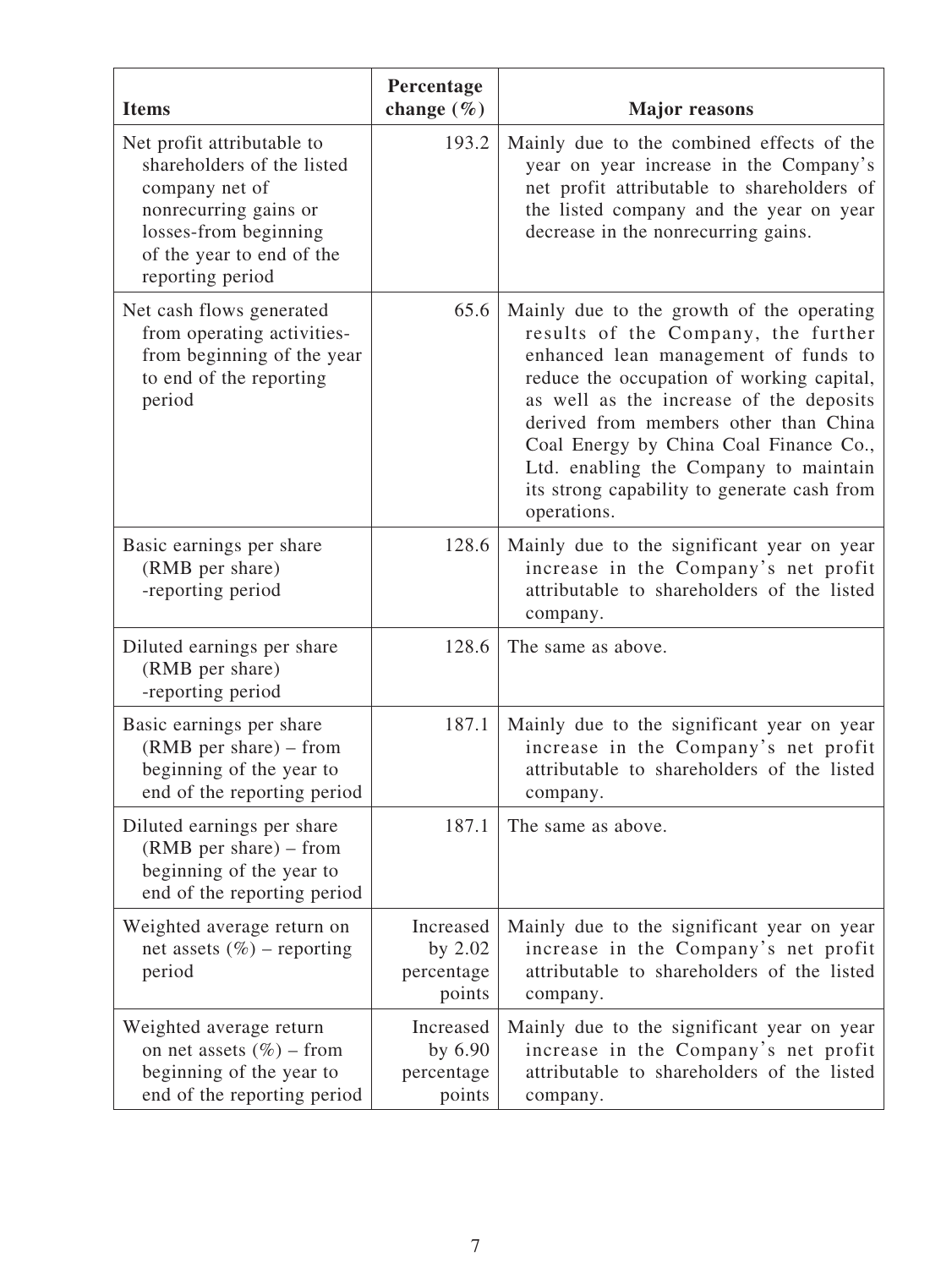## **VI. Changes in Accounting Items and Analysis of Operational Status of Major Business Sectors**

## **1. Analysis of Accounting Items with Notable Changes**

Unit: RMB' 000

|                             | As at 30<br>September<br>2021/<br>January to<br>September | As at 31<br><b>December</b><br>2020/<br>January to<br>September | Percentage<br>change |                                                                                                                                                                                                                                                                                    |
|-----------------------------|-----------------------------------------------------------|-----------------------------------------------------------------|----------------------|------------------------------------------------------------------------------------------------------------------------------------------------------------------------------------------------------------------------------------------------------------------------------------|
| <b>Items</b>                | 2021                                                      | 2020                                                            | $(\%)$               | <b>Major</b> reasons                                                                                                                                                                                                                                                               |
| Cash at bank and on<br>hand | 62,679,337                                                | 35,948,886                                                      | 74.4                 | Mainly due to the significant increase<br>in operation results of the Company,<br>while the Company maintained a<br>strong capability to generate cash,<br>realizing the significant increase of<br>net cash inflow from production and<br>sales activities in the current period. |
| Account receivables         | 9,784,924                                                 | 7,241,095                                                       | 35.1                 | Mainly due to the increase in account<br>receivables during the settlement<br>period as a result of the significant<br>increase in income of the Company.                                                                                                                          |
| Financing receivables       | 6,130,496                                                 | 3,520,723                                                       | 74.1                 | Mainly due to the increase in the<br>settlement of acceptance bills during<br>the sales of products.                                                                                                                                                                               |
| Prepayments                 | 2,787,874                                                 | 1,661,916                                                       | 67.8                 | Mainly due to the increase in the<br>Company's prepayment for railway<br>transportation, raw materials and<br>commodity purchases base on for<br>production and sales activities.                                                                                                  |
| Contract liabilities        | 6,986,599                                                 | 3,605,775                                                       | 93.8                 | Mainly due to the increase in sales<br>payments received in advance.                                                                                                                                                                                                               |
| Tax payables                | 3,813,337                                                 | 1,634,611                                                       | 133.3                | Mainly due to the increase in EIT,<br>VAT and resources tax payables as<br>a result of the increase in operating<br>revenue and total earnings of the<br>Company.                                                                                                                  |
| Other current liabilities   | 17,229,245                                                | 8,681,739                                                       | 98.5                 | Mainly due to the increase in the<br>deposits derived from members other<br>than China Coal Energy by China<br>Coal Finance Co., Ltd                                                                                                                                               |
| Operating cost              | 123,812,872                                               | 73, 127, 779                                                    | 69.3                 | Mainly due to the expansion in<br>production and sales scale of coal<br>business of the Company, as well as<br>the increase in the price of coal and<br>the increase in material cost of coal<br>chemical business, resulting in a year<br>on year increase of cost.               |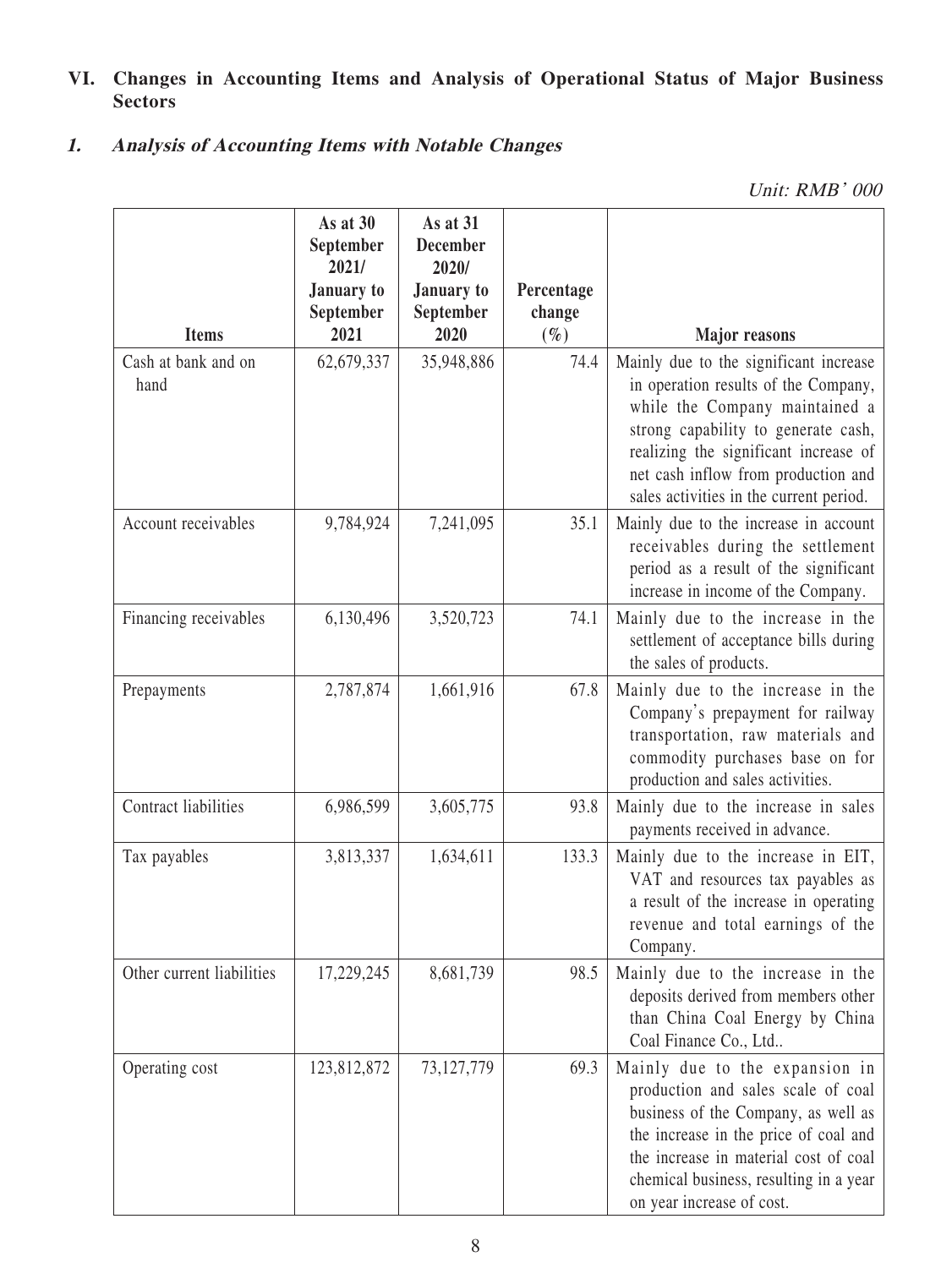| <b>Items</b>                         | As at 30<br>September<br>2021/<br><b>January</b> to<br>September<br>2021 | As at 31<br><b>December</b><br>2020/<br><b>January</b> to<br>September<br>2020 | Percentage<br>change<br>$(\%)$ | <b>Major</b> reasons                                                                                                                                                                                                                                                                                                                |
|--------------------------------------|--------------------------------------------------------------------------|--------------------------------------------------------------------------------|--------------------------------|-------------------------------------------------------------------------------------------------------------------------------------------------------------------------------------------------------------------------------------------------------------------------------------------------------------------------------------|
| Tax expenses and<br>surcharges       | 4,371,470                                                                | 2,947,297                                                                      | 48.3                           | Mainly due to the year on year increase<br>in resources tax levying based on<br>price as a result of the increase in<br>sales price of the self-produced coal.                                                                                                                                                                      |
| Research and<br>development expenses | 350,447                                                                  | 236,521                                                                        | 48.2                           | Mainly due to the increase in research<br>and development expenses of<br>the Company for enhancing its<br>technology and innovation.                                                                                                                                                                                                |
| Investment gain                      | 2,716,475                                                                | 565,247                                                                        | 380.6                          | Mainly due to the year on year increase<br>in earnings of investee companies as<br>a result of the significant increase<br>of the market prices of coal and<br>coal chemical products and the<br>corresponding increase in investment<br>gain recognised based on the share<br>proportion of the Company in such<br>companies.      |
| Asset impairment losses              | $-787,953$                                                               | $-30,457$                                                                      | 2,487.1                        | Mainly due to the Company's decision<br>to close the China Coal Pingshuo<br>Group Company Limited Beiling<br>Coal Mine, which was identified<br>as high security risk, after finish<br>mining the current mine faces, asset<br>impairment losses of RMB780<br>million calculated according to<br>accounting standards was provided. |

### **2. Revenue, cost and gross profit of coal operations**

For the period from January to September 2021, the Company's coal business achieved sales revenue of RMB139.315 billion, representing an increase of RMB59.021 billion or 73.5% as compared with RMB80.294 billion for the same period of last year. Among them: sales revenue of self-produced commercial coal was RMB48.725 billion, representing an increase of RMB11.987 billion or 32.6% as compared with RMB36.738 billion for the same period of last year, mainly because the sales price increased by RMB150/tonne year on year, increasing revenue by RMB12.365 billion, and the sales of self-produced commercial coal decreased by 860,000 tonnes year on year, reducing revenue by RMB378 million. The sales revenue of proprietary coal trading was RMB90.570 billion, representing an increase of RMB47.020 billion or 108.0% as compared with the RMB43.550 billion for the same period of last year, mainly because the sales volume of proprietary coal trading increased by 26.71 million tonnes year on year, increasing revenue by RMB10.981 billion, and the sales price increased by RMB272/tonne year on year, increasing revenue by RMB36.039 billion.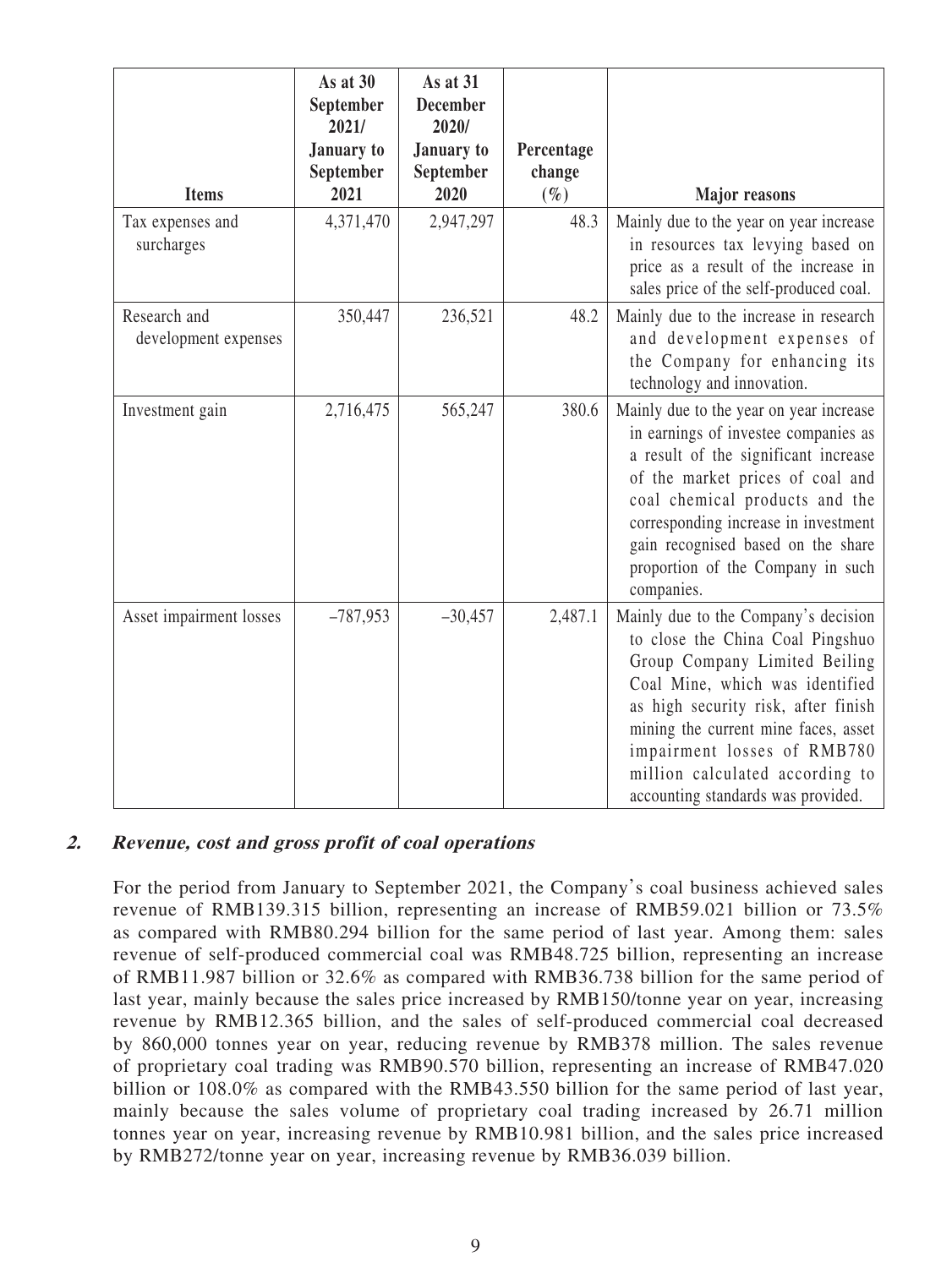The cost of sales of coal operations was RMB107.380 billion, representing an increase of RMB49.186 billion or 84.5% as compared with RMB58.194 billion for the same period of last year. Among them, the sales cost of self-produced commercial coal increased by RMB2.506 billion year on year, which was attributable to the combined effects of the year on year increase in the unit sales cost of self-produced commercial coal by RMB32.43/ tonne, and the year on year decrease in the sales volume of self-produced commercial coal by 860,000 tonnes; the sales cost of proprietary coal trading increased by RMB46.680 billion year on year, which was attributable to the combined effect of the year on year increase in sales volume of proprietary coal trading by 26.71 million tonnes and the year on year increase in the purchase price by RMB272/tonne.

For the period from January to September 2021, the coal production and sales scale of the Company expanded and the market sales price increased significantly, the coal operations achieved a gross profit of RMB31.935 billion, representing an increase of RMB9.835 billion or 44.5%, as compared with RMB22.100 billion for the same period of last year.

#### **3. Coal sales volume and selling prices before netting of inter-segmental sales and the year on year changes**

|       |                                 |                                   |                |                |                  |                | Year on year         |                          |                          |                          |
|-------|---------------------------------|-----------------------------------|----------------|----------------|------------------|----------------|----------------------|--------------------------|--------------------------|--------------------------|
|       |                                 |                                   | January to     |                | January to       |                | Increase/decrease in | Increase/decrease in     |                          |                          |
|       |                                 |                                   | September 2021 |                | September 2020   |                | amount               |                          | percentage               |                          |
|       |                                 |                                   | <b>Sales</b>   | <b>Selling</b> | <b>Sales</b>     | <b>Selling</b> | <b>Sales</b>         | <b>Selling</b>           |                          |                          |
|       |                                 |                                   | volume         | price          | volume           | price          | volume               | price                    | <b>Sales</b>             | <b>Selling</b>           |
|       |                                 |                                   | (10,000)       | (RMB)          | (10,000)         | (RMB/          | (10,000)             | (RMB/                    | volume                   | price                    |
| Items |                                 |                                   | tonnes)        | (tonne         | (tonnes)         | tonne)         | (tonnes)             | (tonne                   | $(\%)$                   | $(\%)$                   |
| I.    | Self-produced                   | Total                             | 8,247          | 591            | 8,333            | 441            | $-86$                | 150                      | $-1.0$                   | 34.0                     |
|       | commercial                      | Thermal coal<br>(I)               | 7,419          | 532            | 7,452            | 398            | $-33$                | 134                      | $-0.4$                   | 33.7                     |
|       | coal                            | Domestic sale                     | 7,419          | 532            | 7,443            | 398            | $-24$                | 134                      | $-0.3$                   | 33.7                     |
|       |                                 | Export<br>2.                      | ☆              | ☆              | $\boldsymbol{Q}$ | 508            | $-9$                 | $\overline{\phantom{0}}$ | $-100.0$                 |                          |
|       |                                 | (II) Coking coal                  | 828            | 1,118          | 881              | 802            | $-53$                | 316                      | $-6.0$                   | 39.4                     |
|       |                                 | Domestic sale                     | 828            | 1,118          | 881              | 802            | $-53$                | 316                      | $-6.0$                   | 39.4                     |
| II.   | Proprietary                     | Total                             | 13,263         | 683            | 10,592           | 411            | 2,671                | 272                      | 25.2                     | 66.2                     |
|       | coal trading                    | Domestic resale<br>(I)            | 13,094         | 684            | 10,481           | 410            | 2,613                | 274                      | 24.9                     | 66.8                     |
|       |                                 | Self-operated<br>(II)<br>exports* | 23             | 1,224          | 18               | 1,020          | 5                    | 204                      | 27.8                     | 20.0                     |
|       |                                 | (III) Import trading              | 146            | 495            | 93               | 436            | 53                   | 59                       | 57.0                     | 13.5                     |
|       | III. Import and                 | Total                             | 679            | 3              | 98               | 6              | 581                  | $-3$                     | 592.9                    | $-50.0$                  |
|       | export and                      | $\rm (I)$<br>Import agency        |                | 6              | 16               | $\overline{4}$ | $-15$                | $-2$                     | $-93.8$                  | 50.0                     |
|       | domestic<br>agency <sup>*</sup> | Export agency<br>(II)             | 27             | 8              | 82               | 7              | $-55$                |                          | $-67.1$                  | 14.3                     |
|       |                                 | (III) Domestic agency             | 651            | $\overline{2}$ | ☆                | ☆              | 651                  | $\overline{\phantom{0}}$ | $\overline{\phantom{0}}$ | $\overline{\phantom{m}}$ |

Currency: RMB

\*: Briquette export.

★: Selling price is agency service fee.

 $\hat{x}$ : N/A for the period.

Note: Sales volume of the commercial coal is before net of inter-segmental sales within the Company which was 13.33 million tonnes for January to September 2021 and 9.31 million tonnes for January to September 2020.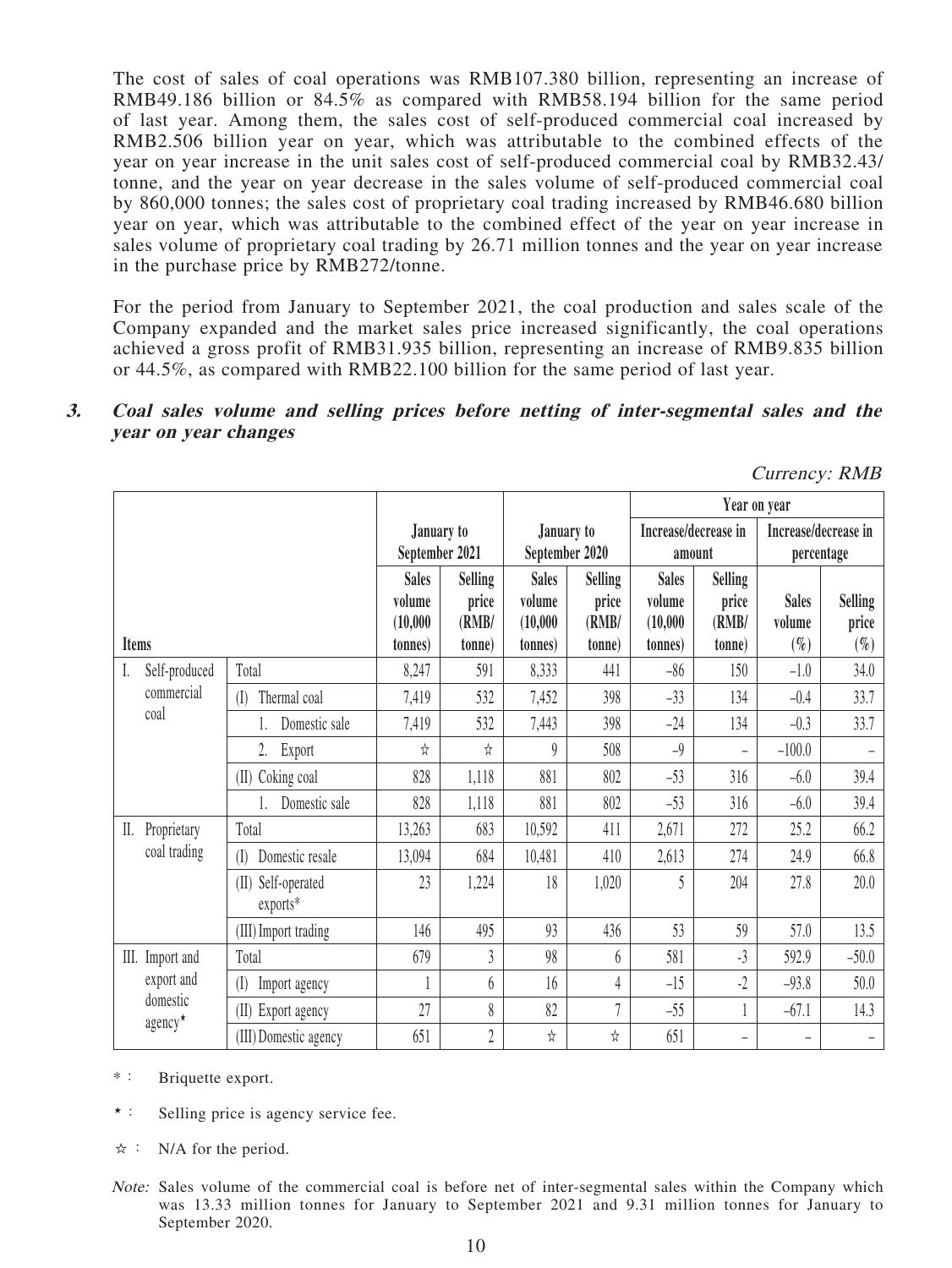|                                                        |                                        |                                        |                                    | Year on year                                     |
|--------------------------------------------------------|----------------------------------------|----------------------------------------|------------------------------------|--------------------------------------------------|
| <b>Items</b>                                           | <b>January to</b><br>September<br>2021 | <b>January to</b><br>September<br>2020 | Increase/<br>decrease in<br>amount | Increase/<br>decrease in<br>percentage<br>$(\%)$ |
| Materials costs                                        | 55.38                                  | 51.69                                  | 3.69                               | 7.1                                              |
| Staff costs                                            | 33.72                                  | 24.29                                  | 9.43                               | 38.8                                             |
| Depreciation and amortization                          | 57.30                                  | 52.44                                  | 4.86                               | 9.3                                              |
| Repair expenses                                        | 11.98                                  | 11.48                                  | 0.50                               | 4.4                                              |
| Outsourcing mining<br>engineering fee                  | 25.80                                  | 24.75                                  | 1.05                               | 4.2                                              |
| Other costs                                            | 43.87                                  | 30.97                                  | 12.90                              | 41.7                                             |
| Unit cost of sales of self-produced<br>commercial coal | 228.05                                 | 195.62                                 | 32.43                              | 16.6                                             |

For the period from January to September 2021, the Company's unit cost of sales of self-produced commercial coal was RMB228.05/tonne, representing an increase of RMB32.43/tonne or 16.6% as compared to same period in 2020, which was mainly attributable to the increase in the materials consumed and mining engineering volume as the Company increased its efforts to strip the open-pit mines and excavate the underground mines for enhancing the continuous production; the year on year increase in the material costs and outsourcing mining engineering fee per tonne of coal as diesel procurement prices increased; the year on year increase in staff cost per tonne of coal due to the Company's reasonable adjustments to the salaries of employees based on operating results as well as the 50% reduction by stages in social insurance fees for the support of the control measures of the COVID-19 pandemic by the government in the same period last year no longer in effect in this year; the year on year increase in depreciation and amortization cost per tonne of coal due to increase in original value of relevant fixed assets as the Company's increase in investment of work safety and intelligent system of coal mines and the increase in disposal expense relating to environmental restoration; the year on year increase in costs such as special funds balance cost per tonne of coal due to the combined effects of the year on year decrease in the Company's special funds expenditure and miscellaneous mining expenditure in relation to production.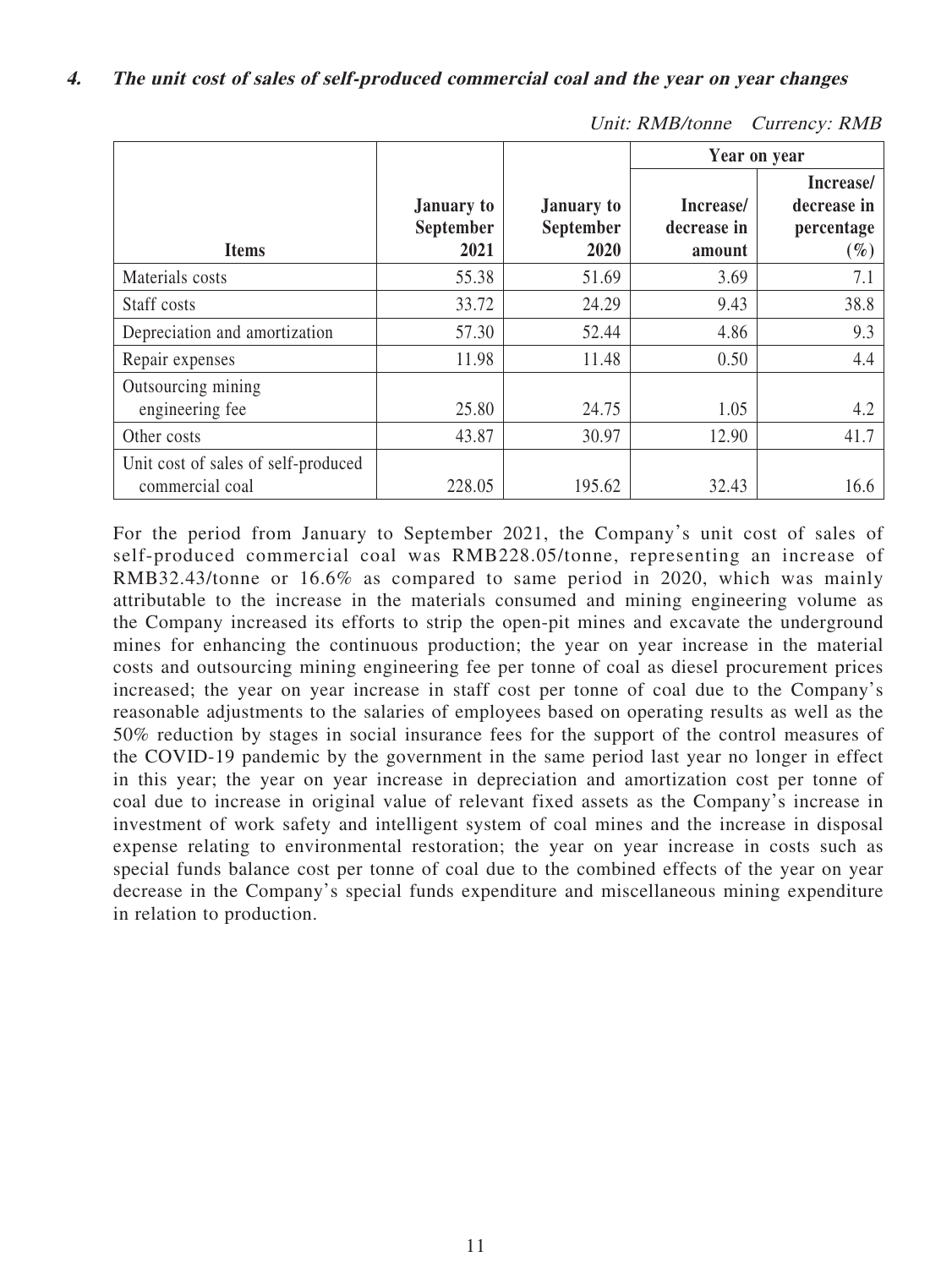| Currency: RMB |  |
|---------------|--|
|---------------|--|

|              |                                                          |                                               |                                            |                                                |                                            | Year on year                                   |                                            |                                    |                                   |
|--------------|----------------------------------------------------------|-----------------------------------------------|--------------------------------------------|------------------------------------------------|--------------------------------------------|------------------------------------------------|--------------------------------------------|------------------------------------|-----------------------------------|
|              |                                                          | January to<br>September 2021                  |                                            | January to<br>September 2020                   |                                            | Increase/decrease in<br>amount                 |                                            | Increase/decrease in<br>percentage |                                   |
|              | <b>Items</b>                                             | <b>Sales</b><br>volume<br>(10,000)<br>tonnes) | <b>Selling</b><br>price<br>(RMB/<br>(tonne | <b>Sales</b><br>volume<br>(10,000)<br>(tonnes) | <b>Selling</b><br>price<br>(RMB/<br>(tonne | <b>Sales</b><br>volume<br>(10,000)<br>(tonnes) | <b>Selling</b><br>price<br>(RMB/<br>(tonne | <b>Sales</b><br>volume<br>$(\%)$   | <b>Selling</b><br>price<br>$(\%)$ |
|              | Polyolefin                                               | 109.1                                         | 7,423                                      | 109.0                                          | 6,169                                      | 0.1                                            | 1,254                                      | 0.1                                | 20.3                              |
|              | 1. Polyethylene                                          | 54.5                                          | 7,274                                      | 54.6                                           | 5,902                                      | $-0.1$                                         | 1,372                                      | $-0.2$                             | 23.2                              |
|              | 2. Polypropylene                                         | 54.6                                          | 7,571                                      | 54.4                                           | 6,437                                      | 0.2                                            | 1,134                                      | 0.4                                | 17.6                              |
| $\mathbb{I}$ | Urea                                                     | 170.0                                         | 2,128                                      | 156.6                                          | 1,595                                      | 13.4                                           | 533                                        | 8.6                                | 33.4                              |
| III          | Methanol                                                 | 77.8                                          | 1,779                                      | 44.8                                           | 1,259                                      | 33                                             | 520                                        | 73.7                               | 41.3                              |
|              | Of which: Inter-segment<br>self-consumption <sup>+</sup> | 45.0                                          | 1,790                                      | 44.7                                           | 1,311                                      | 0.3                                            | 479                                        | 0.7                                | 36.5                              |
|              | External sales                                           | 32.8                                          | 1,766                                      | 0.1                                            | 1,259                                      | 32.7                                           | 507                                        | 32,700.0                           | 40.3                              |

◆: The amount of inter-segment self-consumption represents the supply of methanol by China Coal Yuanxing Company and China Coal Shaanxi Company to Mengda Chemical Company and Ordos Energy Chemical Company.

## **6. Unit cost of sales of major chemical products and year on year changes**

Unit: RMB/tonne Currency: RMB

|   |                     |                                               |                                               | Year on year                       |                                                  |
|---|---------------------|-----------------------------------------------|-----------------------------------------------|------------------------------------|--------------------------------------------------|
|   | <b>Items</b>        | <b>January to</b><br><b>September</b><br>2021 | <b>January to</b><br><b>September</b><br>2020 | Increase/<br>decrease in<br>amount | Increase/<br>decrease in<br>percentage<br>$(\%)$ |
|   | Polyolefin          | 5,987                                         | 4,689                                         | 1,298                              | 27.7                                             |
|   | Polyethylene        | 5,962                                         | 4,769                                         | 1,193                              | 25.0                                             |
|   | Polypropylene<br>2. | 6,011                                         | 4,608                                         | 1,403                              | 30.4                                             |
| П | Urea                | 1,314                                         | 1,120                                         | 194                                | 17.3                                             |
| Ш | Methanol            | 1,556                                         | 1,395                                         | 161                                | 11.5                                             |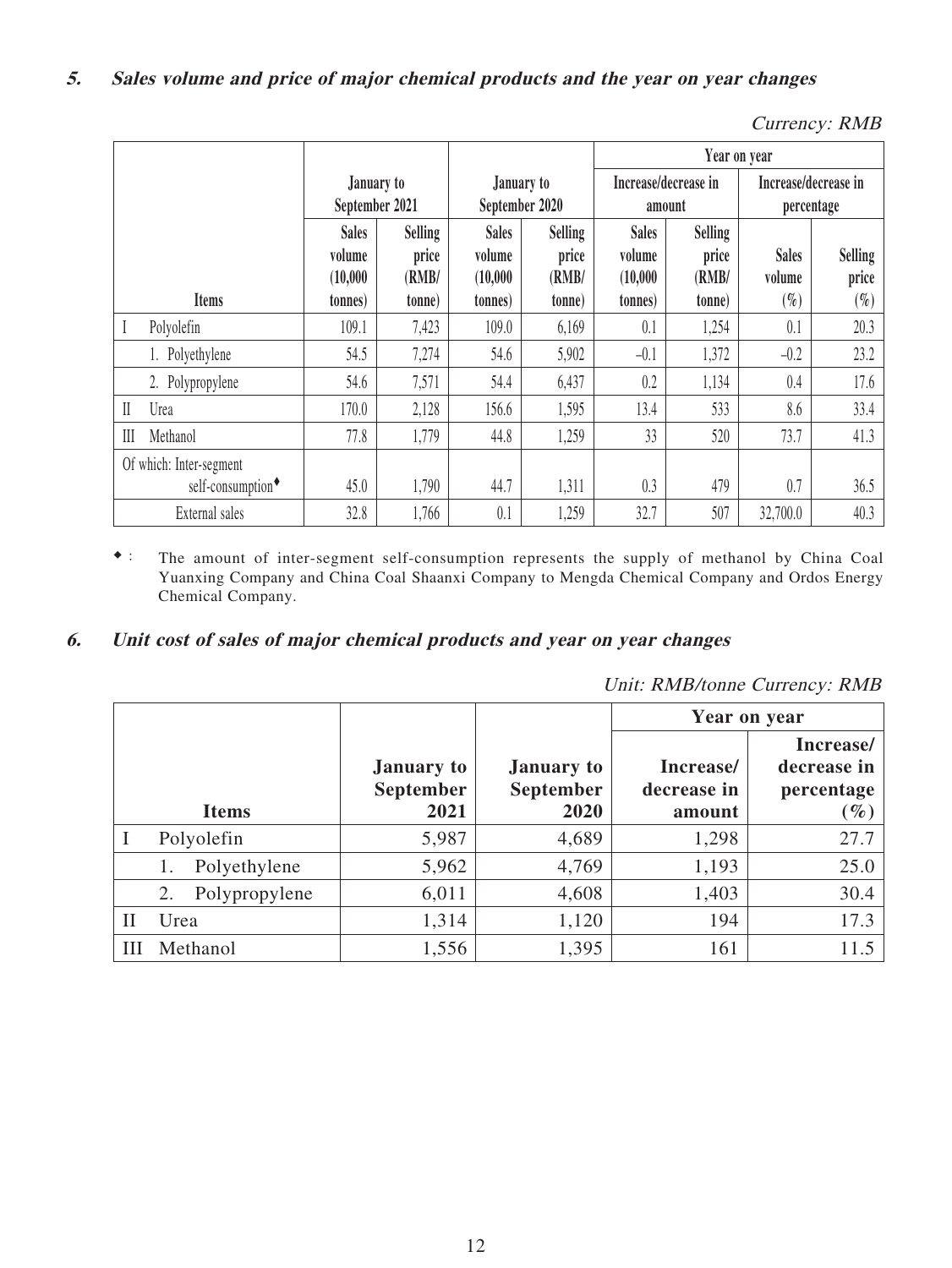## **II. INFORMATION OF SHAREHOLDERS**

### **(I) Table of the total number of shareholders of ordinary shares and shareholders of preference shares with voting rights restored and shareholding of top ten shareholders**

Unit: shares

| Total number of shareholders of ordinary shares at<br>the end of the Reporting Period                                                                                      | 131,612                     | Total number of shareholders of preference shares with voting rights<br>restored at the end of the Reporting Period (if any)                |              |                          |                                     |                  |
|----------------------------------------------------------------------------------------------------------------------------------------------------------------------------|-----------------------------|---------------------------------------------------------------------------------------------------------------------------------------------|--------------|--------------------------|-------------------------------------|------------------|
|                                                                                                                                                                            | Nature of                   | Particulars of top 10 shareholders<br>Number of<br>shares subject<br>Percentage of<br>to trading<br>Number of<br>shareholding<br>moratorium |              |                          | Shares pledged,<br>marked or frozen |                  |
| Name of shareholders                                                                                                                                                       | shareholders                | shares held                                                                                                                                 | held $(\% )$ | held                     | <b>Status</b>                       | <b>Number</b>    |
| China National Coal Group Corporation                                                                                                                                      | State-owned<br>legal person | 7,605,207,608                                                                                                                               | 57.36%       |                          | Nil                                 | $\theta$         |
| HKSCC NOMINEES LIMITED                                                                                                                                                     | Overseas legal<br>person    | 3,955,728,709                                                                                                                               | 29.84%       |                          | Unknown                             |                  |
| China Securities Finance Corporation Limited<br>(中國證券金融股份有限公司)                                                                                                             | State-owned<br>legal person | 335,624,355                                                                                                                                 | 2.53%        | $\overline{a}$           | Nil                                 | $\theta$         |
| China Coal Hong Kong Limited<br>(中煤能源香港有限公司)                                                                                                                               | State-owned<br>legal person | 132,351,000                                                                                                                                 | 1.00%        | $\overline{\phantom{a}}$ | Nil                                 | $\theta$         |
| Hong Kong Securities Clearing Company Limited                                                                                                                              | Overseas legal<br>person    | 88,530,562                                                                                                                                  | 0.67%        |                          | Nil                                 | $\boldsymbol{0}$ |
| Central Huijin Asset Management Company Ltd.<br>(中央匯金資產管理有限責任公司)                                                                                                           | State-owned<br>legal person | 83,035,400                                                                                                                                  | 0.63%        | $\overline{a}$           | Nil                                 | $\theta$         |
| Agricultural Bank of China Limited -Guangfa Balance<br>Selected Mixed Type Securities Investment Fund<br>(中國農業銀行股份有限公司-<br>廣發均衡優選混合型證券投資基金)                                | Others                      | 40,298,042                                                                                                                                  | 0.30%        |                          | Nil                                 | $\theta$         |
| Xu Kaidong (徐開東)                                                                                                                                                           | Domestic<br>natural person  | 31,889,100                                                                                                                                  | 0.24%        |                          | Nil                                 | $\overline{0}$   |
| Industrial Bank Co., Ltd. - Industrial Bank Co., Ltd. -<br>Guangfa Stable Preferred Six-month Hybrid Securities<br>Investment Fund(興業銀行股份有限公司 - 廣發穩健<br>優選六個月持有期混合型證券投資基金) | Others                      | 25,692,186                                                                                                                                  | 0.19%        |                          | Nil                                 | $\left( \right)$ |
| Industrial and Commercial Bank of China Limited -<br>Guangfa Value Advantage Mixed Type Securities<br>Investment Fund (中國工商銀行股份有限公司 一廣<br>發價值優勢混合型證券投資基金)                  | Others                      | 21,655,124                                                                                                                                  | 0.16%        |                          | Nil                                 | $\theta$         |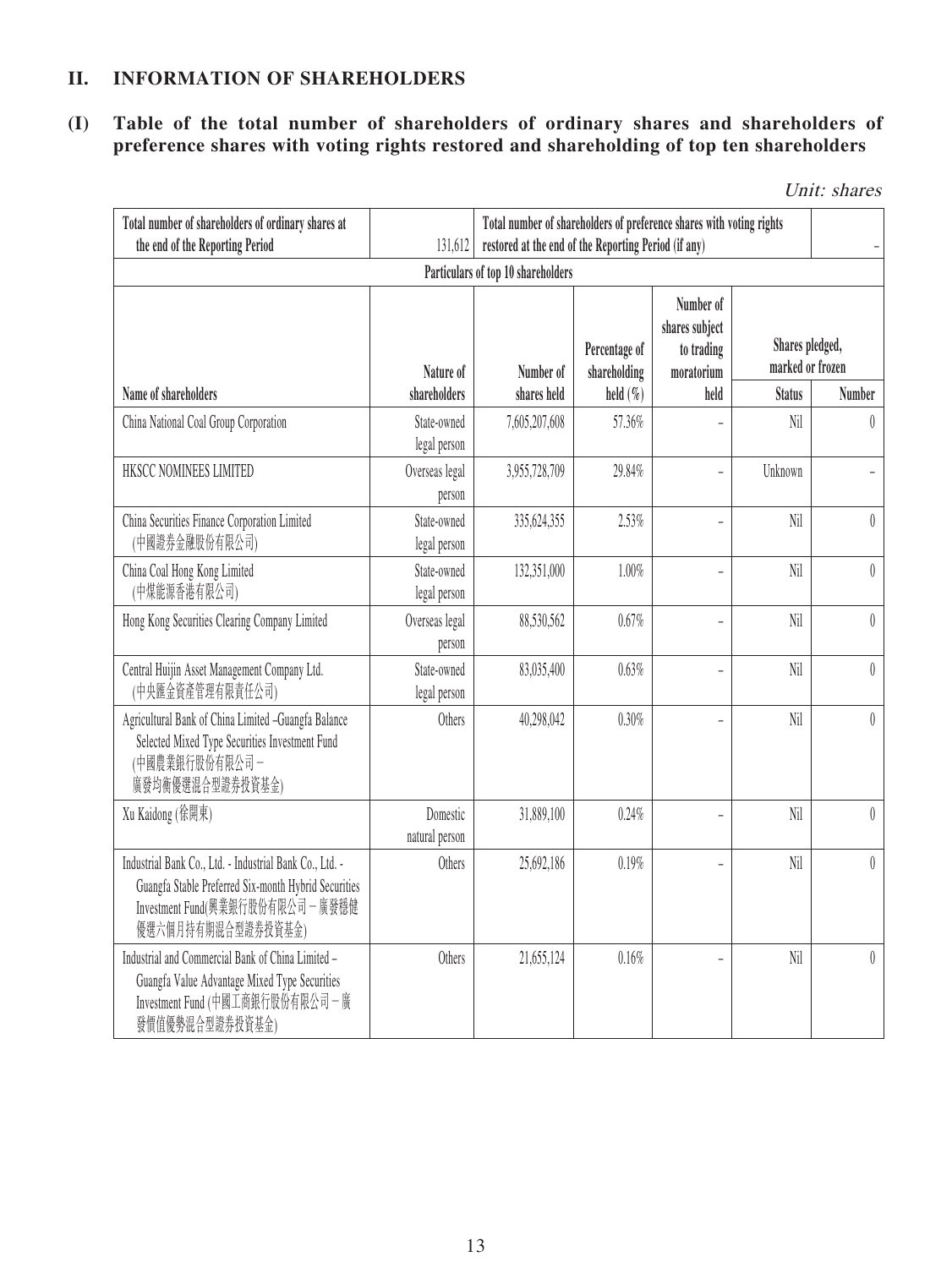| Particulars of top 10 shareholders not subject to trading moratorium                                                                                                                  |                                                                                                                                                                                                                                                                  |                                       |               |  |  |
|---------------------------------------------------------------------------------------------------------------------------------------------------------------------------------------|------------------------------------------------------------------------------------------------------------------------------------------------------------------------------------------------------------------------------------------------------------------|---------------------------------------|---------------|--|--|
|                                                                                                                                                                                       | <b>Number of listed</b><br>shares held not<br>subject to trading                                                                                                                                                                                                 | Type and number of Shares             |               |  |  |
| <b>Name of Shareholder</b>                                                                                                                                                            | moratorium                                                                                                                                                                                                                                                       | <b>Type</b>                           | <b>Number</b> |  |  |
| China National Coal Group Corporation                                                                                                                                                 | 7,605,207,608                                                                                                                                                                                                                                                    | Ordinary shares<br>denominated in RMB | 7,605,207,608 |  |  |
| HKSCC NOMINEES LIMITED                                                                                                                                                                | 3,955,728,709                                                                                                                                                                                                                                                    | Overseas listed<br>foreign shares     | 3,955,728,709 |  |  |
| China Securities Finance Corporation Limited (中國證券金融股份有限公司)                                                                                                                           | 335,624,355                                                                                                                                                                                                                                                      | Ordinary shares<br>denominated in RMB | 335, 624, 355 |  |  |
| China Coal Hong Kong Limited<br>(中煤能源香港有限公司)                                                                                                                                          | 132,351,000                                                                                                                                                                                                                                                      | Overseas listed<br>foreign shares     | 132,351,000   |  |  |
| Hong Kong Securities Clearing Company Limited                                                                                                                                         | 88,530,562                                                                                                                                                                                                                                                       | Ordinary shares<br>denominated in RMB | 88,530,562    |  |  |
| Central Huijin Asset Management Ltd.<br>(中央匯金資產管理有限責任公司)                                                                                                                              | 83,035,400                                                                                                                                                                                                                                                       | Ordinary shares<br>denominated in RMB | 83,035,400    |  |  |
| Agricultural Bank of China Limited -Guangfa Balance Selected<br>Mixed Type Securities Investment Fund<br>(中國農業銀行股份有限公司 –<br>廣發均衡優選混合型證券投資基金)                                          | 40,298,042                                                                                                                                                                                                                                                       | Ordinary shares<br>denominated in RMB | 40,298,042    |  |  |
| Xu Kaidong (徐開東)                                                                                                                                                                      | 31,889,100                                                                                                                                                                                                                                                       | Ordinary shares<br>denominated in RMB | 31,889,100    |  |  |
| Industrial Bank Co., Ltd. - Industrial Bank Co., Ltd. -<br>Guangfa Stable Preferred Six-month Hybrid Securities<br>Investment Fund (興業銀行股份有限公司-<br>廣發穩健優選六個月持有期混合型證券投資基金)             | 25,692,186                                                                                                                                                                                                                                                       | Ordinary shares<br>denominated in RMB | 25,692,186    |  |  |
| Industrial and Commercial Bank of China Limited -<br>Guangfa Value Advantage Mixed Type Securities<br>Investment Fund (中國工商銀行股份有限公司 -<br>廣發價值優勢混合型證券投資基金)                             | 21,655,124                                                                                                                                                                                                                                                       | Ordinary shares<br>denominated in RMB | 21,655,124    |  |  |
| Explanations on affiliated relationship or parties acting in<br>concert among the above-mentioned shareholders                                                                        | China Coal Hong Kong Limited (中煤能源香港有限公司) is a wholly-<br>owned subsidiary of China Coal Group (中煤集團), the controlling<br>shareholder of the Company. It is not certain if any of the other<br>shareholders are affiliated or acting in concert with each other. |                                       |               |  |  |
| Details of top ten shareholders and top 10 shareholders not<br>subject to trading moratorium participating in securities<br>margin trading and short selling and refinancing (if any) | Nil                                                                                                                                                                                                                                                              |                                       |               |  |  |

Notes: The above tables of particulars of top 10 shareholders and particulars of top 10 shareholders not subject to trading moratorium are based on the followings:

- (1) The above information was prepared in accordance with the register of shareholders of the Company as at 30 September 2021 provided by the China Securities Depository and Clearing Corporation Limited Shanghai Branch and Computershare Hong Kong Investor Services Limited.
- (2) The A shares held by Hong Kong Securities Clearing Company Limited are held on behalf of various customers.
- (3) The H shares held by HKSCC Nominees Limited are held on behalf of various customers.

As at 30 September 2021, according to the disclosure of interests published on the website of HKSE, Funde Sino Life Insurance Co., Ltd. had long positions in 2,012,858,147 H shares of the Company.